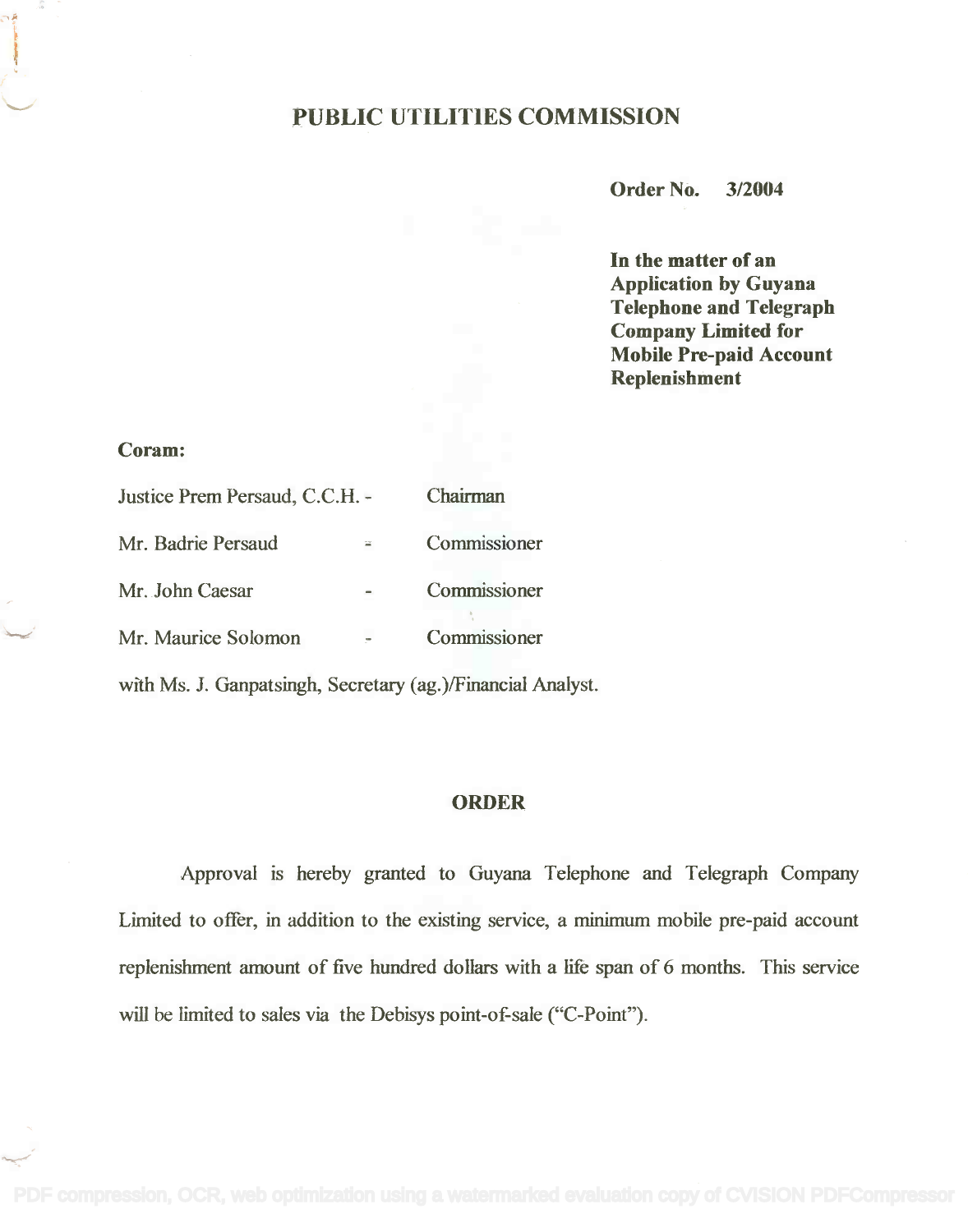This order shall take immediate effect.

This  $29<sup>th</sup>$  day of December, 2004.

Prem Persaud, C.C.H Prem Persaud, C.C.H aume

Chairman

| Badrie Persaud  |
|-----------------|
|                 |
| Maurice-        |
|                 |
| hn Cadsan<br>Jø |
|                 |

- Commissioner
- Commissioner
- Commissioner